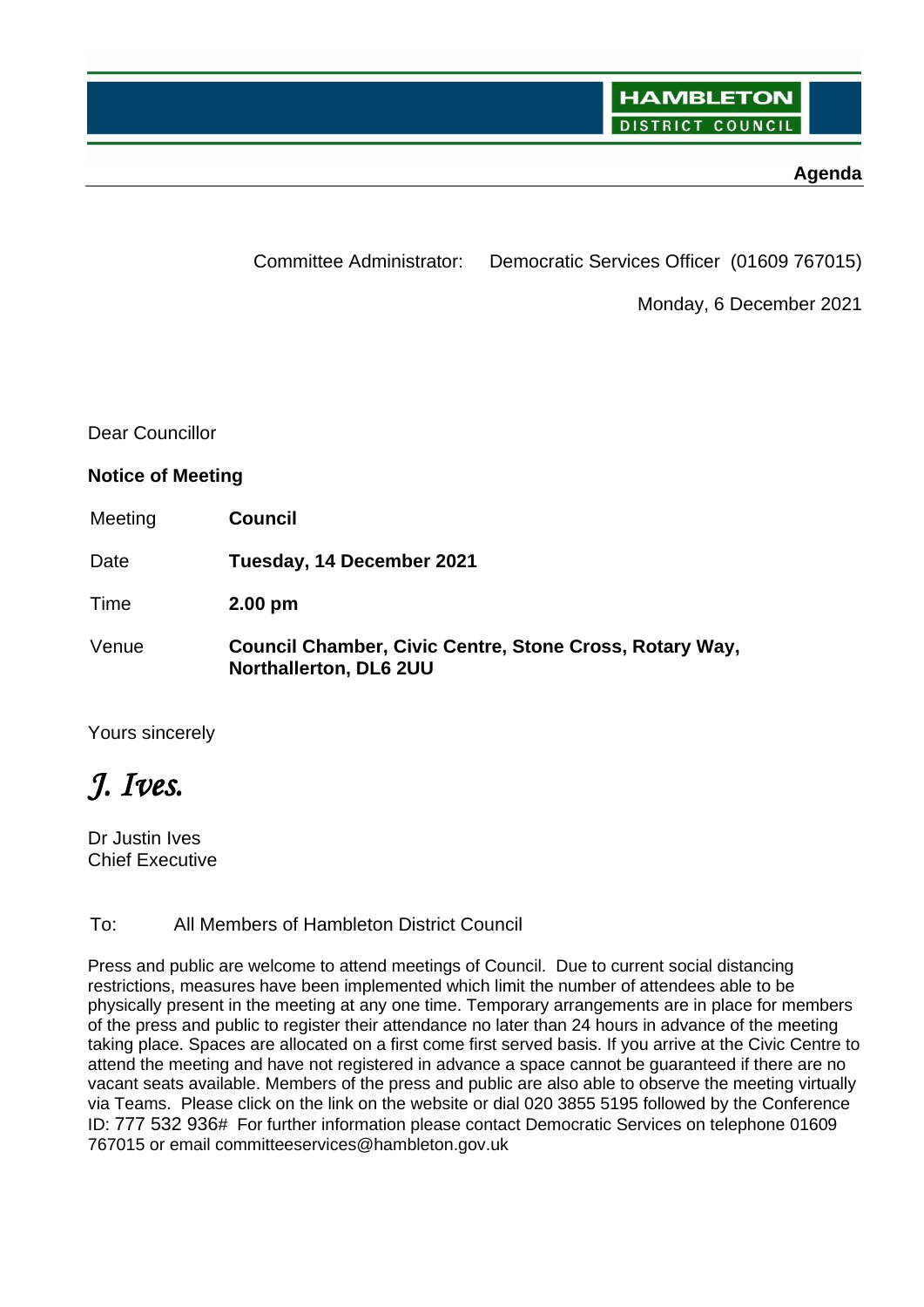## **Agenda**

|    |                                                                                                   |                                                      |                                      | Page No   |
|----|---------------------------------------------------------------------------------------------------|------------------------------------------------------|--------------------------------------|-----------|
| 1. | <b>Minutes</b>                                                                                    |                                                      |                                      | $1 - 4$   |
|    | To confirm the minutes of the meeting held on 14 September 2021<br>(C.10 - C.14), attached.       |                                                      |                                      |           |
| 2. | Apologies for Absence                                                                             |                                                      |                                      |           |
| 3. | Announcements by the Chairman or Chief Executive                                                  |                                                      |                                      |           |
| 4. | Statement of the Leader and Referrals from Cabinet                                                |                                                      |                                      | $5 - 12$  |
|    | Date of Meeting                                                                                   |                                                      | <b>Minute Nos</b>                    |           |
|    |                                                                                                   | 5 October 2021<br>2 November 2021<br>7 December 2021 | CA.31 to CA.33<br>CA.36<br>To follow |           |
| 5. | <b>Cabinet Portfolio Statements</b>                                                               |                                                      |                                      |           |
|    | Statement from the Portfolio Holder for Economic Development<br>a)<br>and Finance                 |                                                      | $13 - 14$                            |           |
|    | Statement from the Portfolio Holder for Leisure<br>b)                                             |                                                      | $15 - 16$                            |           |
|    | Statement from the Portfolio Holder for Governance<br>$\mathsf{c})$                               |                                                      |                                      | $17 - 18$ |
|    | d)<br>Statement from the Portfolio Holder for Planning                                            |                                                      |                                      | $19 - 20$ |
|    | Statement from the Portfolio Holder for Environmental Health,<br>e)<br><b>Waste and Recycling</b> |                                                      |                                      | $21 - 22$ |
|    | Statement from the Portfolio Holder for Transformation and<br>f)<br>Projects                      |                                                      | $23 - 24$                            |           |
| 6. | Referral from the Audit, Governance and Standards Committee                                       |                                                      |                                      | $25 - 26$ |
|    | Date of Meeting                                                                                   |                                                      | <b>Minute Nos</b>                    |           |
|    | 5 October                                                                                         |                                                      | AGS.8 to AGS.9                       |           |
| 7. | Referral from the Licensing Committee                                                             |                                                      |                                      |           |
|    | Date of Meeting                                                                                   |                                                      | <b>Minute Nos</b>                    |           |
|    |                                                                                                   |                                                      |                                      |           |

8 December 2021 To follow